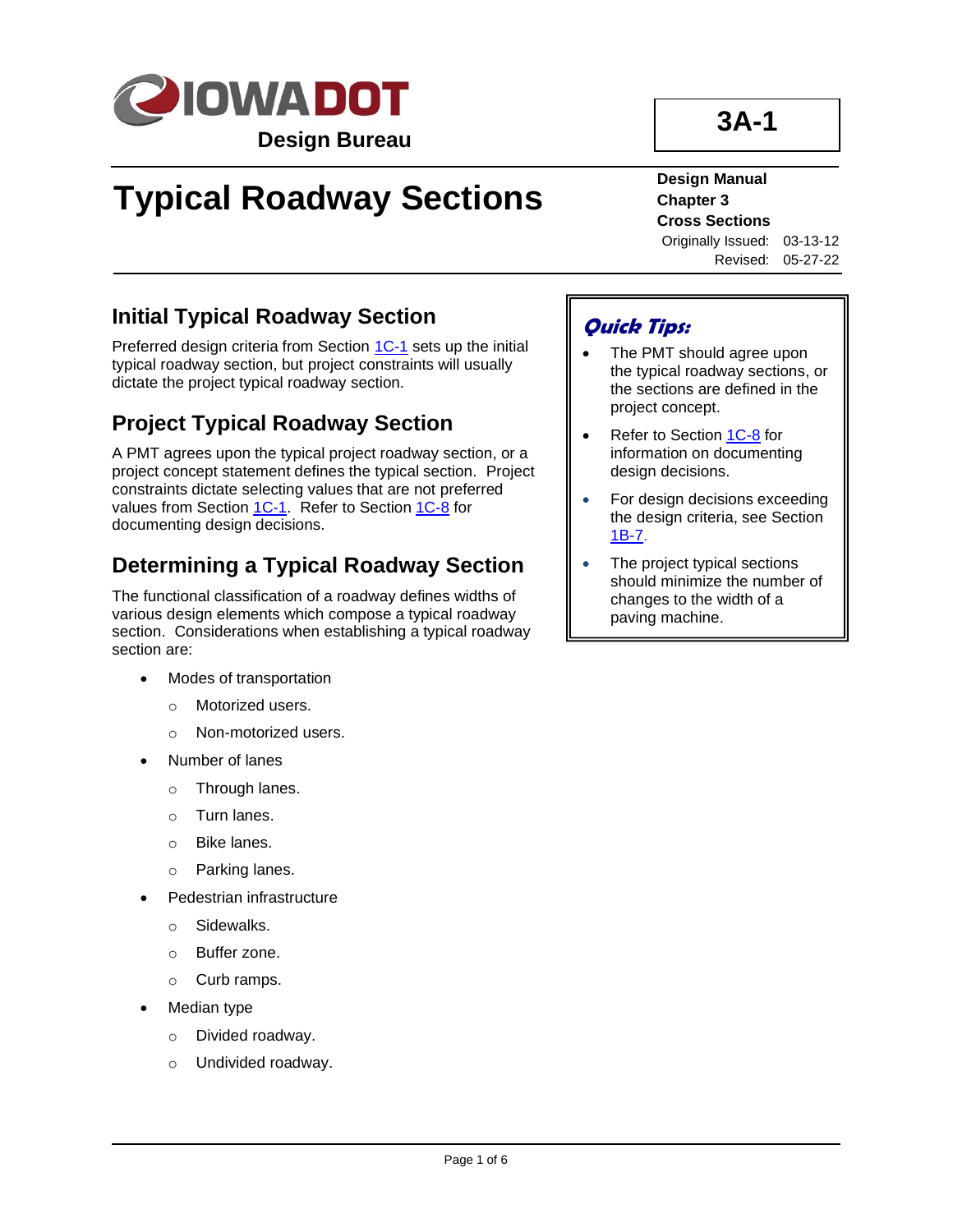- Shoulder type
	- o Rural section.
	- o Urban (curbed) section.
- **Staging and Construction** 
	- o Pavement width to maintain traffic through traffic zone.
	- o Paver widths.
- Other considerations
	- o Future through lanes.
	- o Pavement type.
	- o Crown line location between sections.

### **Selecting a Typical Section**

Project typical sections should minimize the number of changes to the width of a paving machine. The Designer can use the following process when selecting a project typical section.

- 1. Establish the main typical section for a roadway.
- 2. Determine normal spacing between longitudinal joint lines. Bicycle accommodation may affect longitudinal joint spacing.
- 3. Determine construction sequence for the roadway and paving machine width.
- 4. Evaluate whether the construction sequence allows a contractor to build the roadway in sections that match the normal spacing between joint lines.
- 5. Establish section(s) for areas outside of the typical section (e.g., a roadway section with a left turn lane).
- 6. Compare the joint spacing between the typical section and the other sections.
- 7. Evaluate whether the other sections and construction sequence, allow the contractor use the paving machine through the other section.
- 8. Evaluate whether the contractor can use the paving machine to pave through the area with boxouts and hand pores to keep the paving machine width.
- 9. Evaluate whether the benefits gained in forcing a contractor to change the width of a paving machine, outweighs the cost to a project (e.g., right of way impacts).
- 10. Finalize the construction sequence and typical sections for the roadway.

### **Examples**

The following examples illustrate typical sections created from design values from the Design Criteria Worksheets in Section [1C-1.](01C-01.pdf) The examples are not intended for a designer to copy into their project; instead, the purpose is to aid designers with defining the table values from Section [1C-1](01C-01.pdf) to create project typical sections.

#### **Urban Roadways**

Urban roadways are usually defined as roadways containing curb and gutter sections, not necessarily a roadway within an urban boundary. Urban roadway sections will often include sidewalks typically situated as shown below.

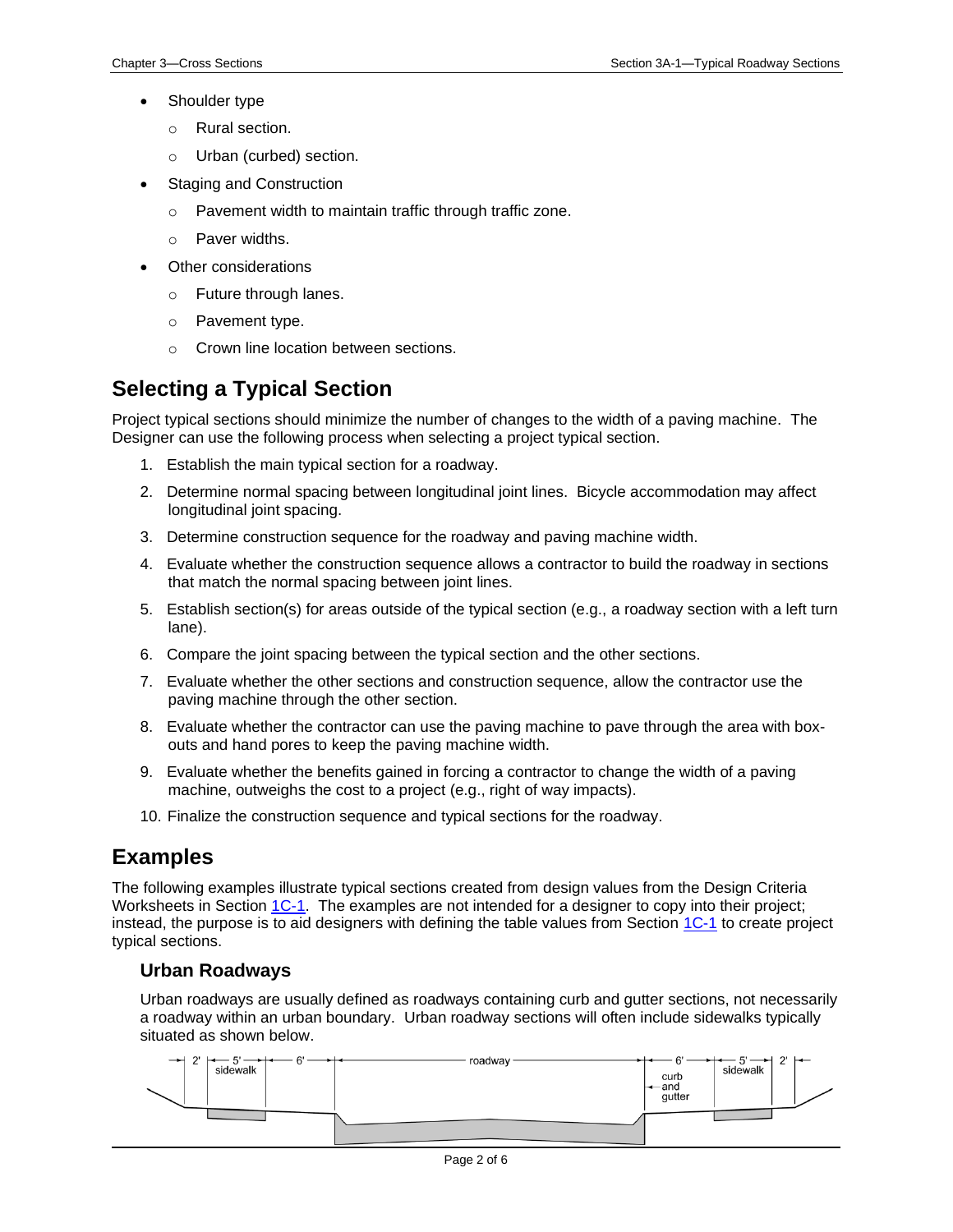#### **Two Lane Curbed Roadways**



**Figure 1:** Two lane urban roadway with standard paver width of 31 feet.



**Figure 2:** Two lane urban roadway with a parking lane and a standard paver width of 37 feet.



**Figure 3:** Two lane urban roadway with a right turn lane.



**Figure 4:** Two lane urban roadway with a standard paver width of 26 feet.







**Figure 6:** Two lane urban roadway with 11 foot lanes and right turn lane.

**Note:** Unless approved otherwise by the Jurisdiction, all 2-lane urban roadways should comply with standard paving machine widths of 26 and 31, or 34 and 37 feet for roadways with on street parking.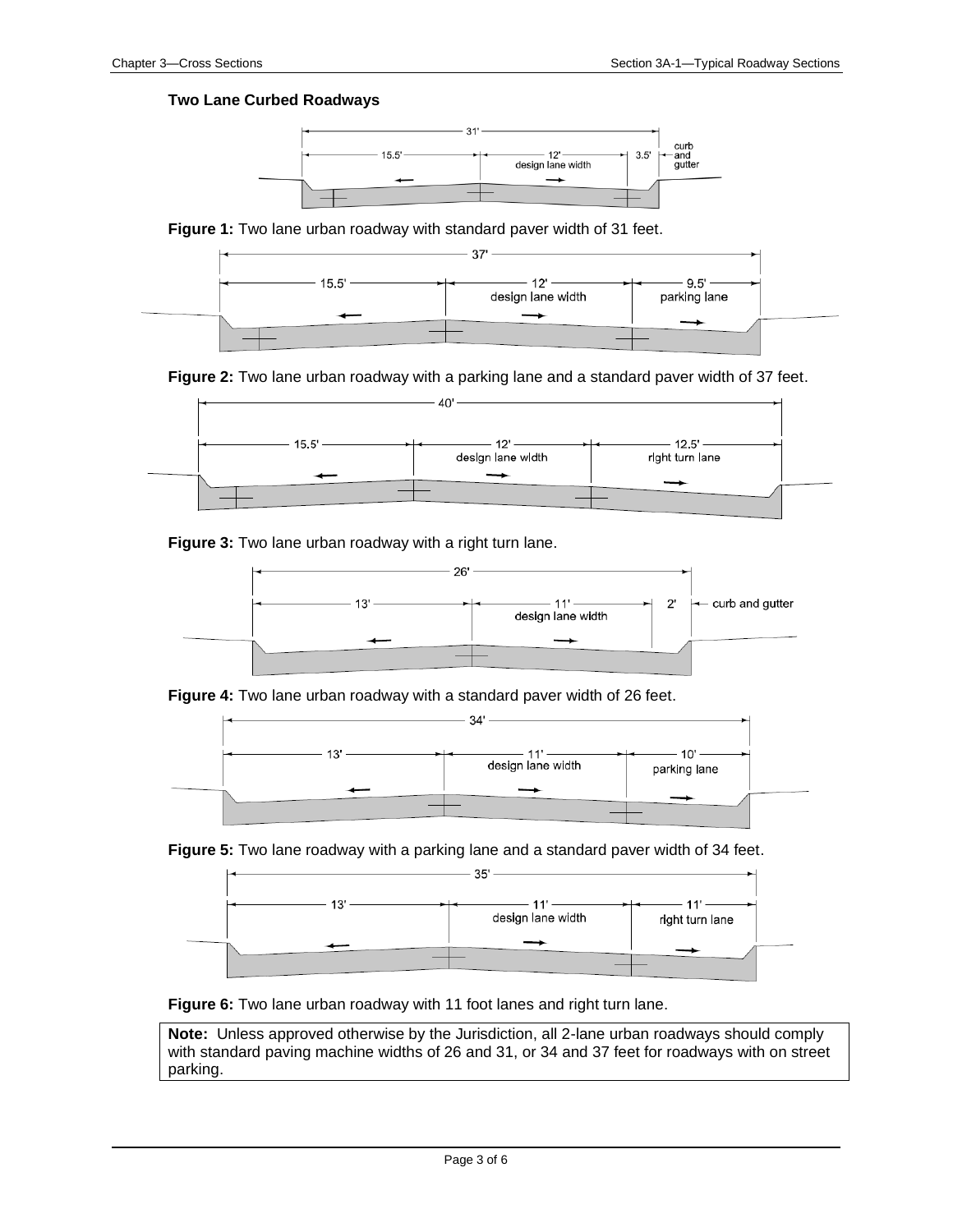#### **Three Lane Urban Roadways**



**Figure 7:** Three Lane urban roadway with a two way left turn lane.

#### **Four Lane Urban Roadways**



**Figure 8:** Four lane urban roadway.



**Figure 9:** Four lane urban roadway with channelization.



**Figure 10:** Four lane urban roadway with a left turn lane and channelization.



**Figure 11:** Four lane urban roadway with 11 foot lanes.



**Figure 12:** 4 lane urban roadway with a raised median.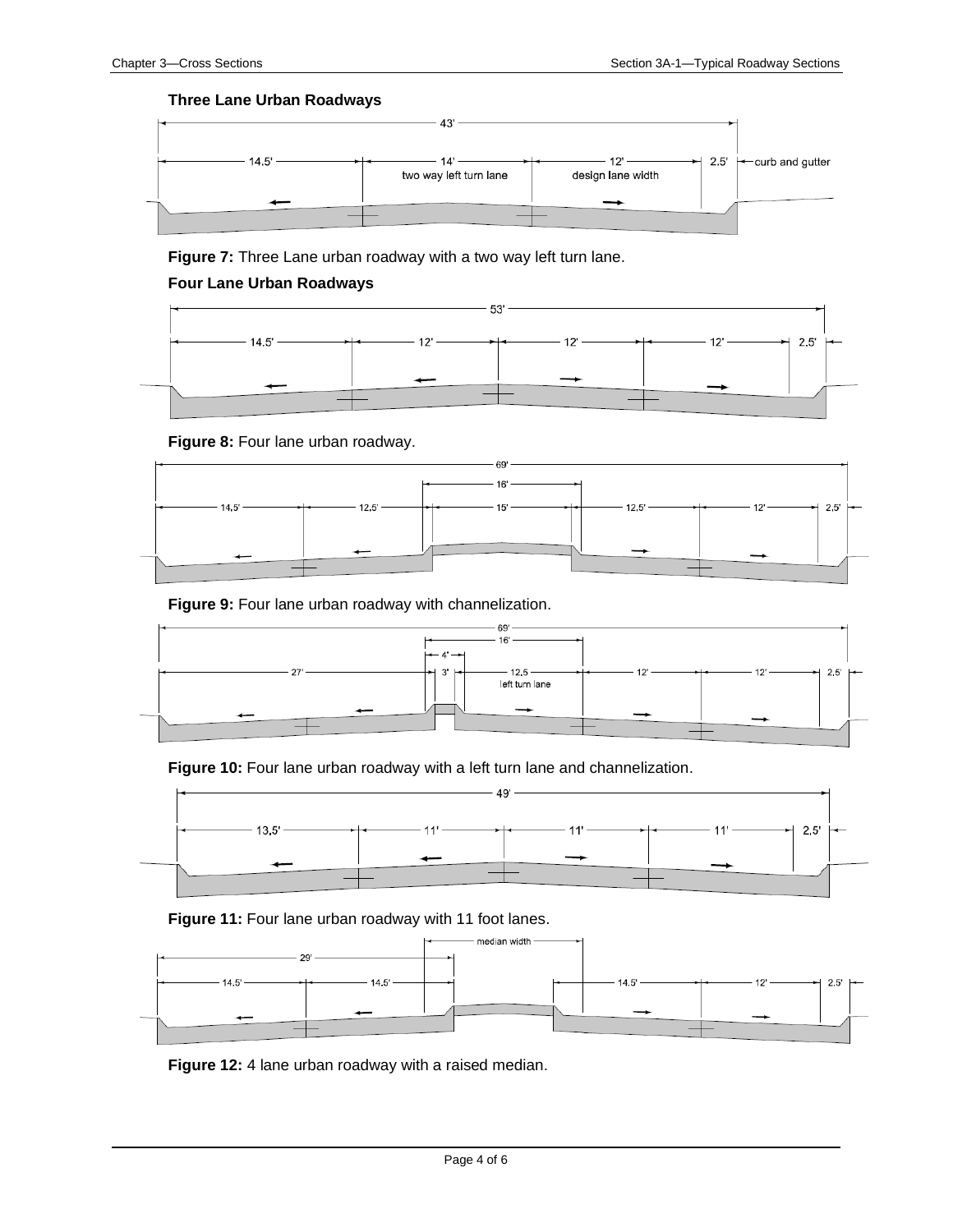#### **Five Lane Urban Roadways**



**Figure 13:** Curbed four lane urban roadway with a two way left turn lane.

#### **Rural Roadways**

Rural roadways are usually defined as roadways containing shoulders.

#### **Two Lane Rural Roadways**



#### **Figure 14:** Two lane rural roadway.



#### **Figure 15:** Two lane rural roadway with a right turn lane.



**Figure 16:** Two lane rural roadway with a left turn lane.



#### **Figure 17:** Two lane rural roadway with a left turn lane and widening one side.



**Figure 18:** Two lane rural roadway with safety edge (see Sectio[n 3C-6](03C-06.pdf) for more on safety edge).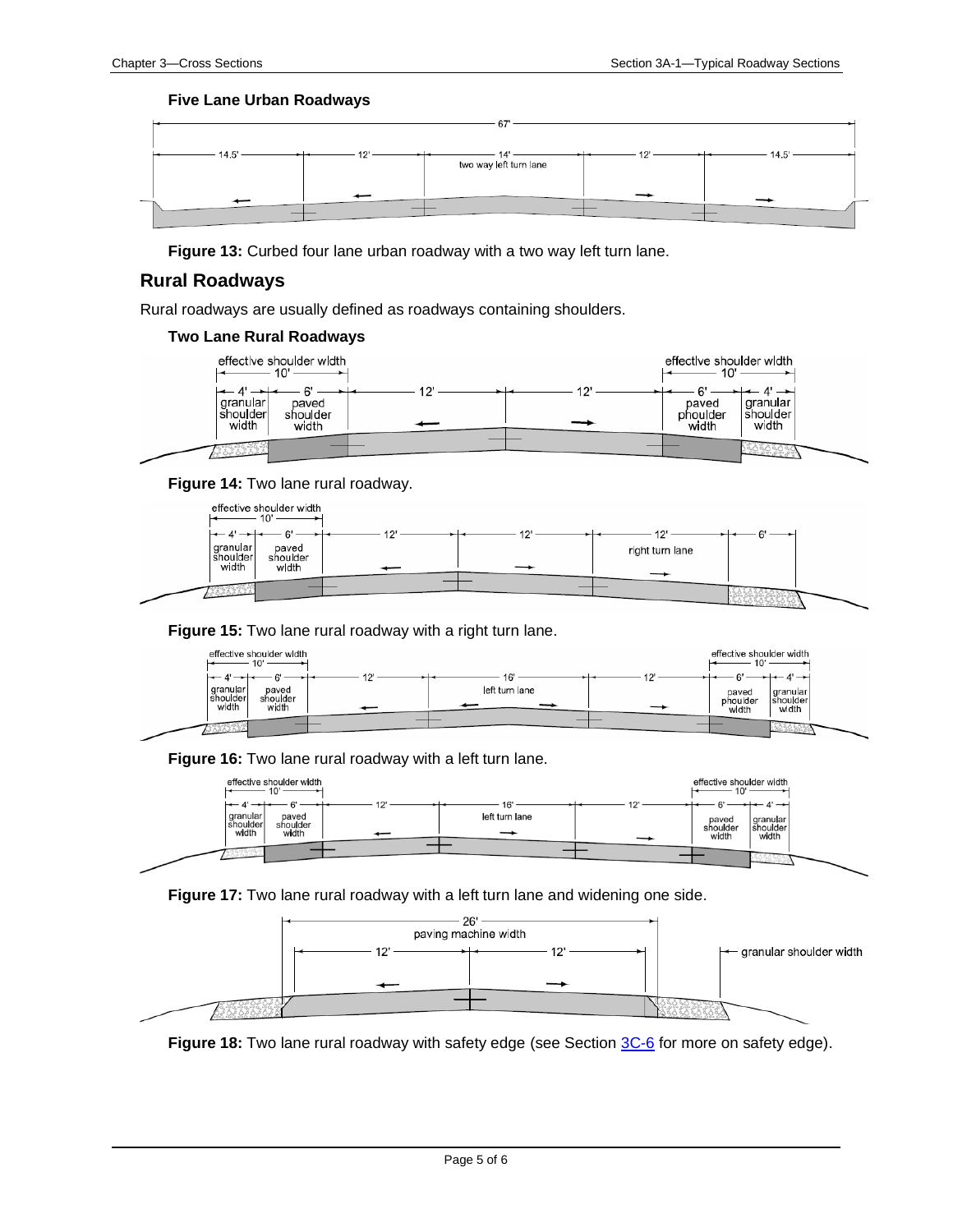





**Figure 20:** Four lane rural road way with right turn lane.



**Figure 21:** Four lane rural roadway with a left turn lane.



**Figure 22:** Four lane rural roadway with full width paved shoulder on the outside.



**Figure 23:** Four lane rural roadway with a curbed shoulder on the outside.